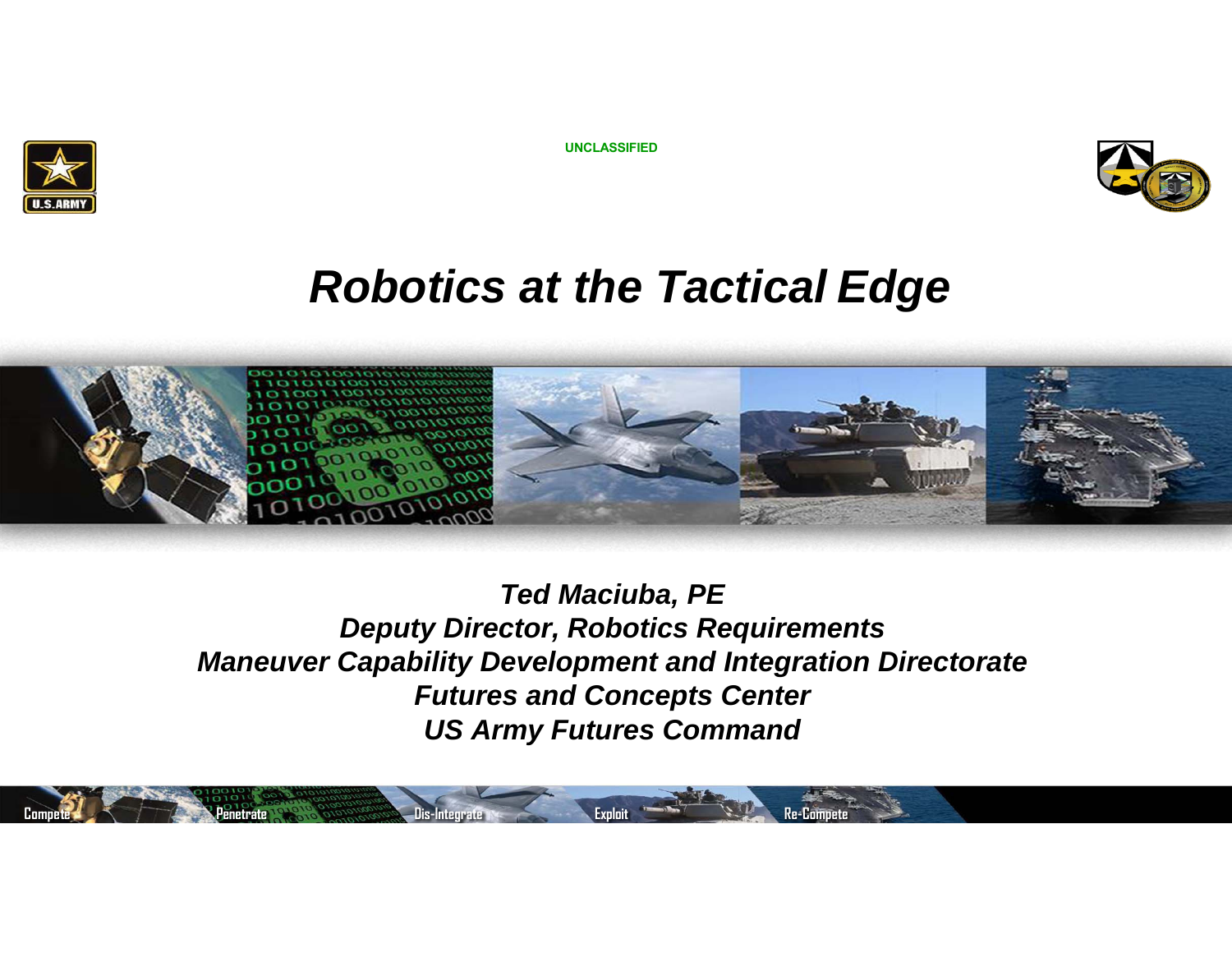





*Maneuver Capabilities Development & IntegrationDirectorate*

- $\triangleright$  Exciting time to be in the business of Army Robotics
	- Approved Initial Capabilities Document
	- $\triangleright$  Significant Funding of Robotics
	- **≻ Significant Key Leader Support of Robotics**
- Mission Manage Army Futures Command level activities to include requirements generation, force modernization, industry engagement, and concept development for both air and ground robotics
- Vision Enable Army Formations to increase their lethality, endurance, persistence, protection and depth

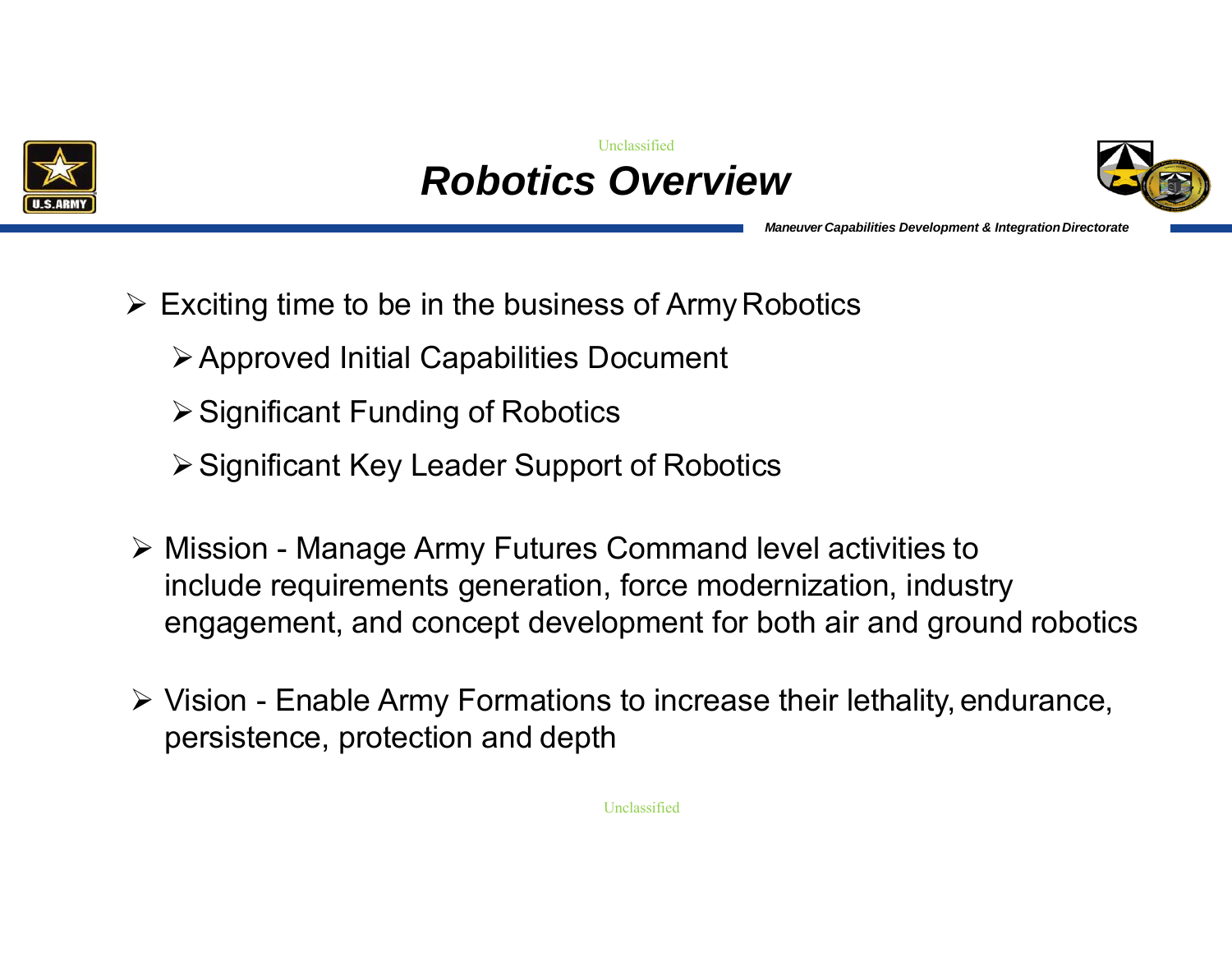

#### *Robots as Teammates in a Constellation ofSystems* Unclassified





**Through Manned-Unmanned Teaming (MUM-T), Robotics enables Army formations to increase their endurance, persistence, lethality, protection and depth.**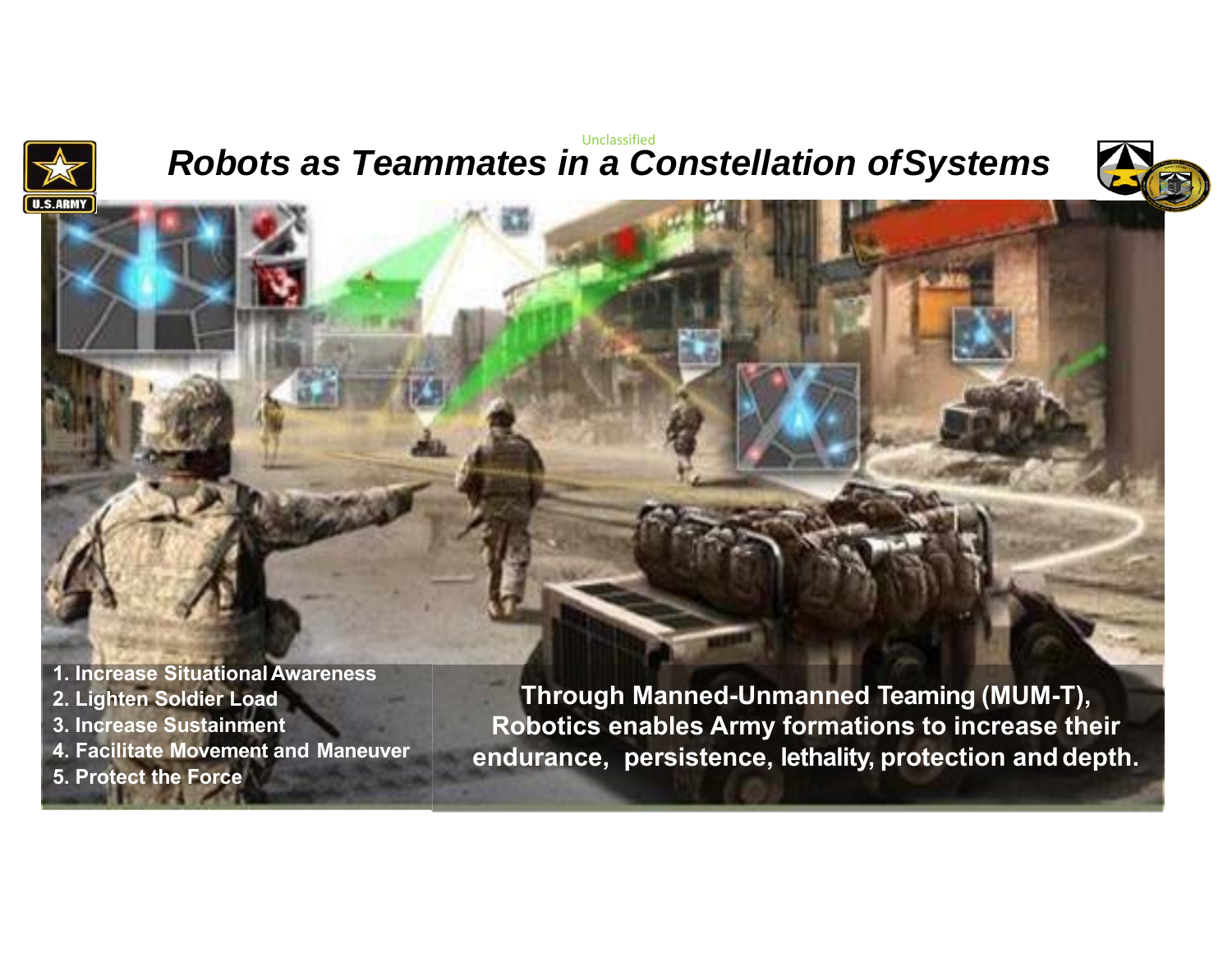

**Unclassified** 

## *Robotic Programs*



*Capabilities Development & IntegrationDirectorate*

- $\triangleright$  Squad Multipurpose Equipment Transport Capability Development Document staffing
- $\triangleright$  Soldier Borne Sensor First Unit Equipped May 19
- $\triangleright$  Short Range Recon working assessment with PM Small Unmanned Aircraft Systems
- Robotic Combat Vehicle ‐ Assisting Next Generation Combat Vehicle Cross Functional Team
- ➤ Common Robotic System (Individual) – QinetiQ selected for the contractaward
- $\triangleright$  Long Range Recon working requirements
- $\triangleright$  Universal Robotic Controller working requirements
- $\triangleright$  Exoskeleton working requirements
- Counter Small Unmanned Aircraft Systems MCDID lead, working requirements
- $\triangleright$  Family of Integrated Tactical Sensors working requirements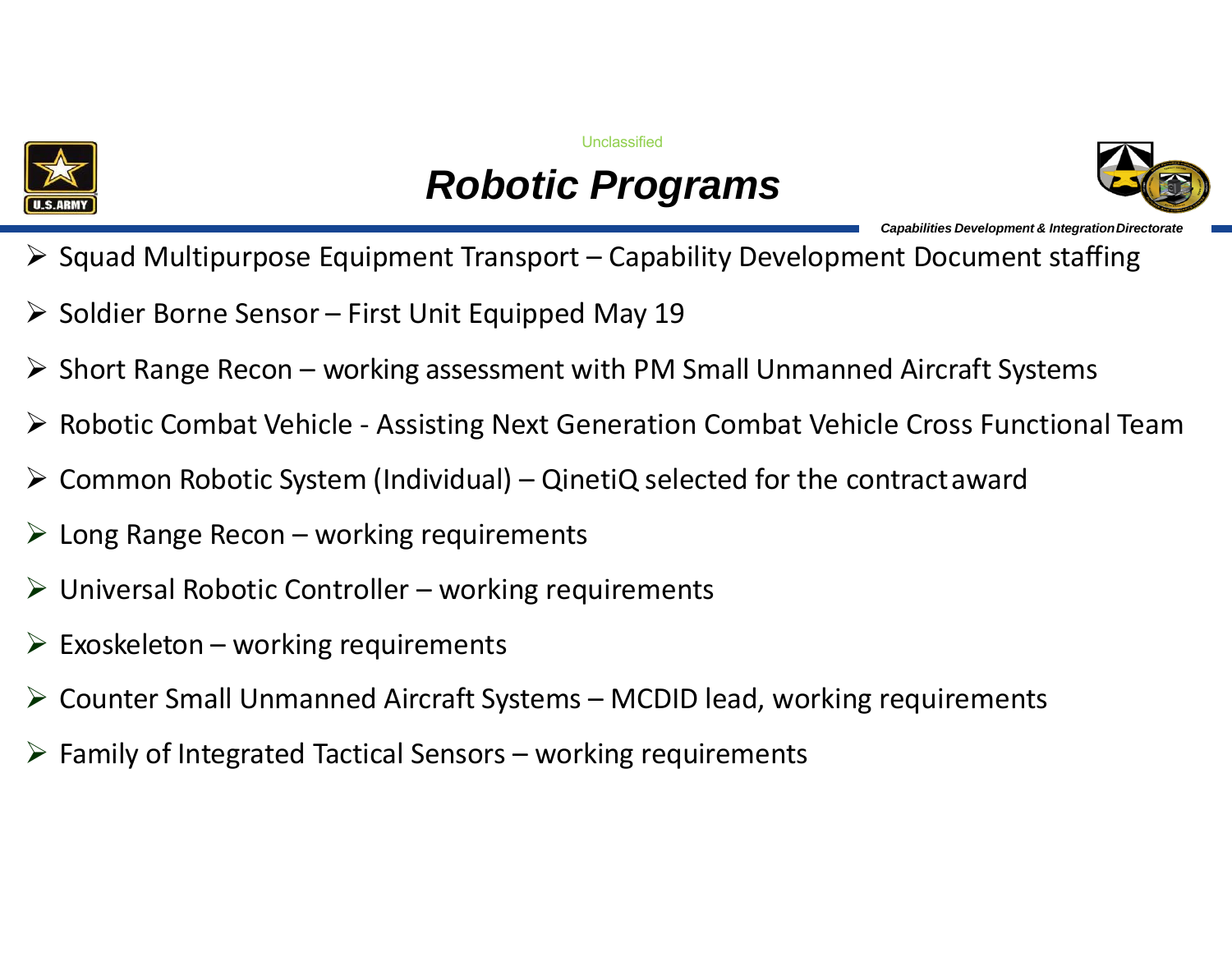

**Unclassified** 

*Robotic Critical Enabling Technologies*



*Capabilities Development & IntegrationDirectorate*

# Assured Communications

Autonomy

**≻Soldier/Robotic System Interface** 

**≻Power & Energy** 

# **Artificial Intelligence**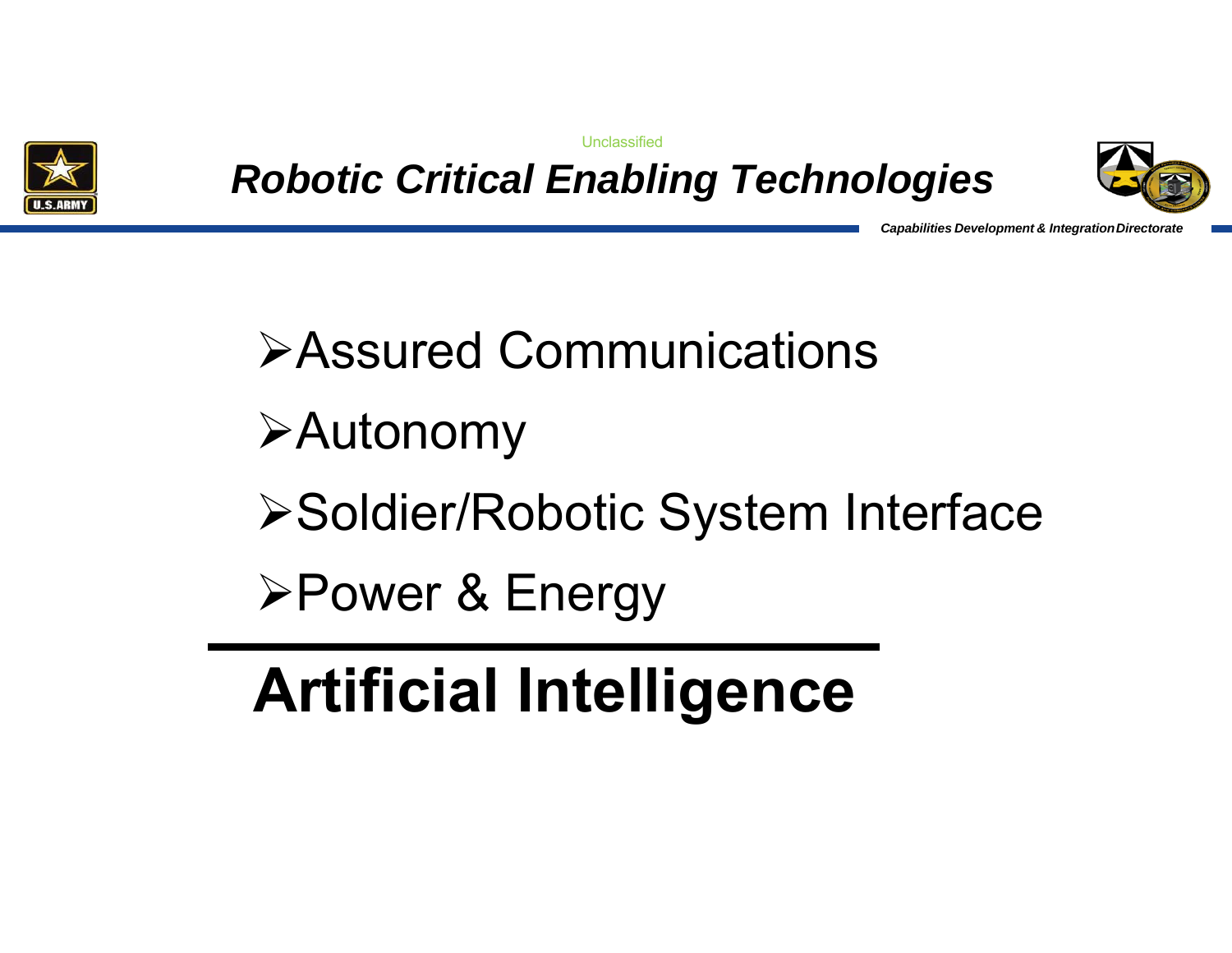## *Robotically Equipped InfantryPlatoon*

**Hypothesis**: A robotically equipped dismounted Infantry Platoon can be up to 10 times more effective than the current dismounted Infantry Platoon.

**Plan:** Infantry Platoons will integrate – through Manned-UnManned Teaming (MUMT) – robotic ground, air, water, and virtual systems that increase the dismounted Infantry Platoon's lethality, mobility, protection, situational awareness, endurance, persistence, and depth.

### **Technologies to be considered for integrationinclude:**

- Network with appropriate bandwidth andprotection
- Ground,Air, Water and Virtual Unmanned Systems
- Tactical Robotic Resupply (Ground and Air)
- Exoskeletons
- Lethality, protection, mobility, sustainment, network, situational awareness etc. modular mission payloads
- Common Robotic Controller with appropriate Soldier interface device
- Autonomy
- Artificial Intelligence

COMPETEPENETRATE DIS-INTERGRATE EXPLOIT RE-COMPETE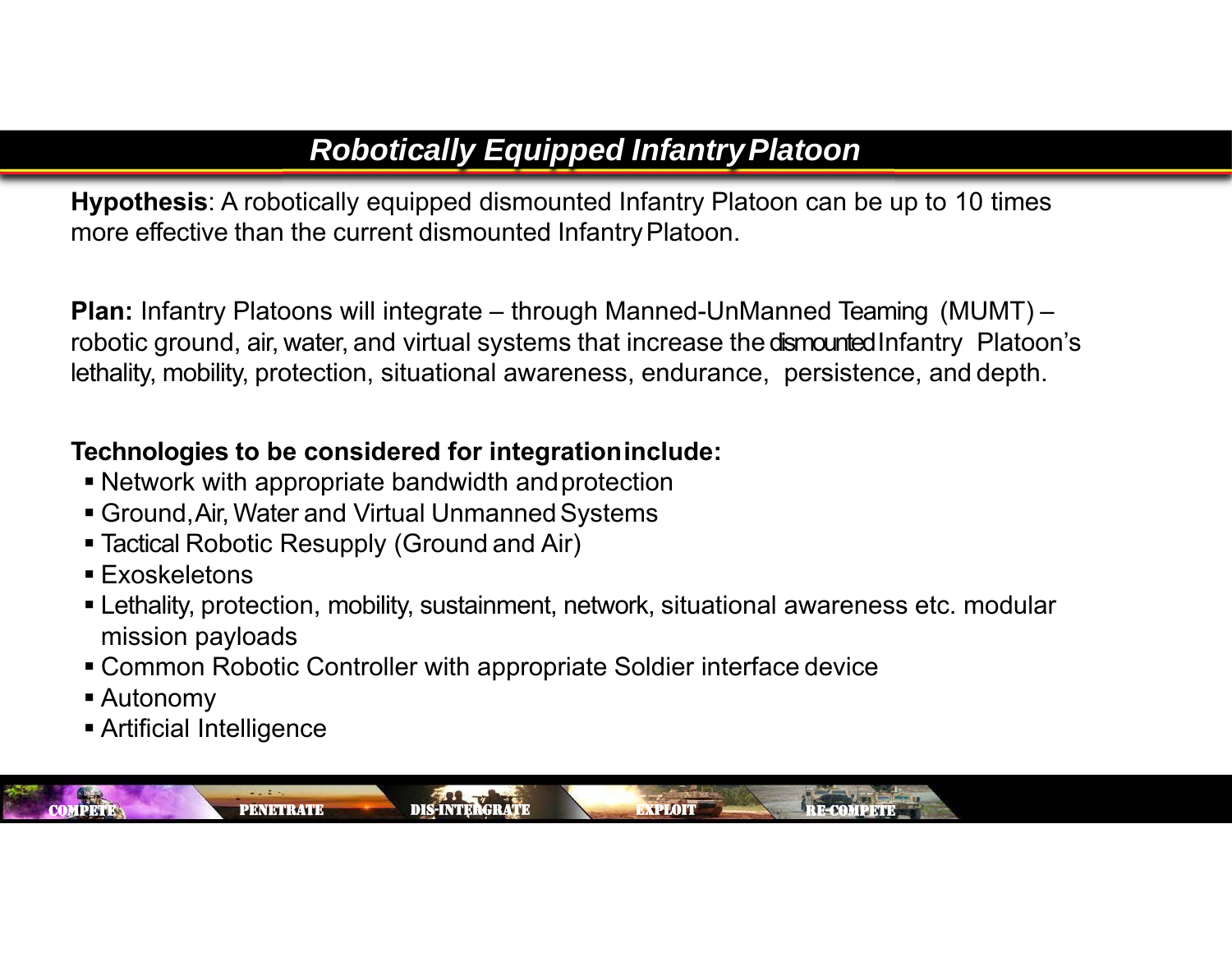## *Artificial Intelligence Enabled InfantryPlatoon*

**Hypothesis**: Enabling Platoon leaders and Soldiers with Artificial Intelligence will enable the platoon leaders and Soldiers to observe, orient, decide, and act (OODA Loop) up to10 times faster and with better decisions than their currentcapability.

**Plan:** Artificial Intelligence tools will take disparate streams of information from organic UxV sensors and higher echelon mission command, intelligence, and sensors; weave them into a coherent picture using Artificial Intelligence; and then provide that picture to the Soldier in an intuitive way.

#### **Technologies to be considered for integrationinclude**:

- Network with appropriate bandwidth
- Multimodal sensor fusion from both organic UxVs and higher echelonsystems
- Mission Command and relevant intelligencefusion
- Assessment of the naturalenvironment
- Facial recognition

COMPETE

- Language translation
- $\blacksquare$  Identification of materiel weapons, vehicles, aircraft, watercraft,uniforms…

PENETRATE DIS-INTERGRATE EXPLOIT RE-COMPETE

Appropriate Soldier interface devices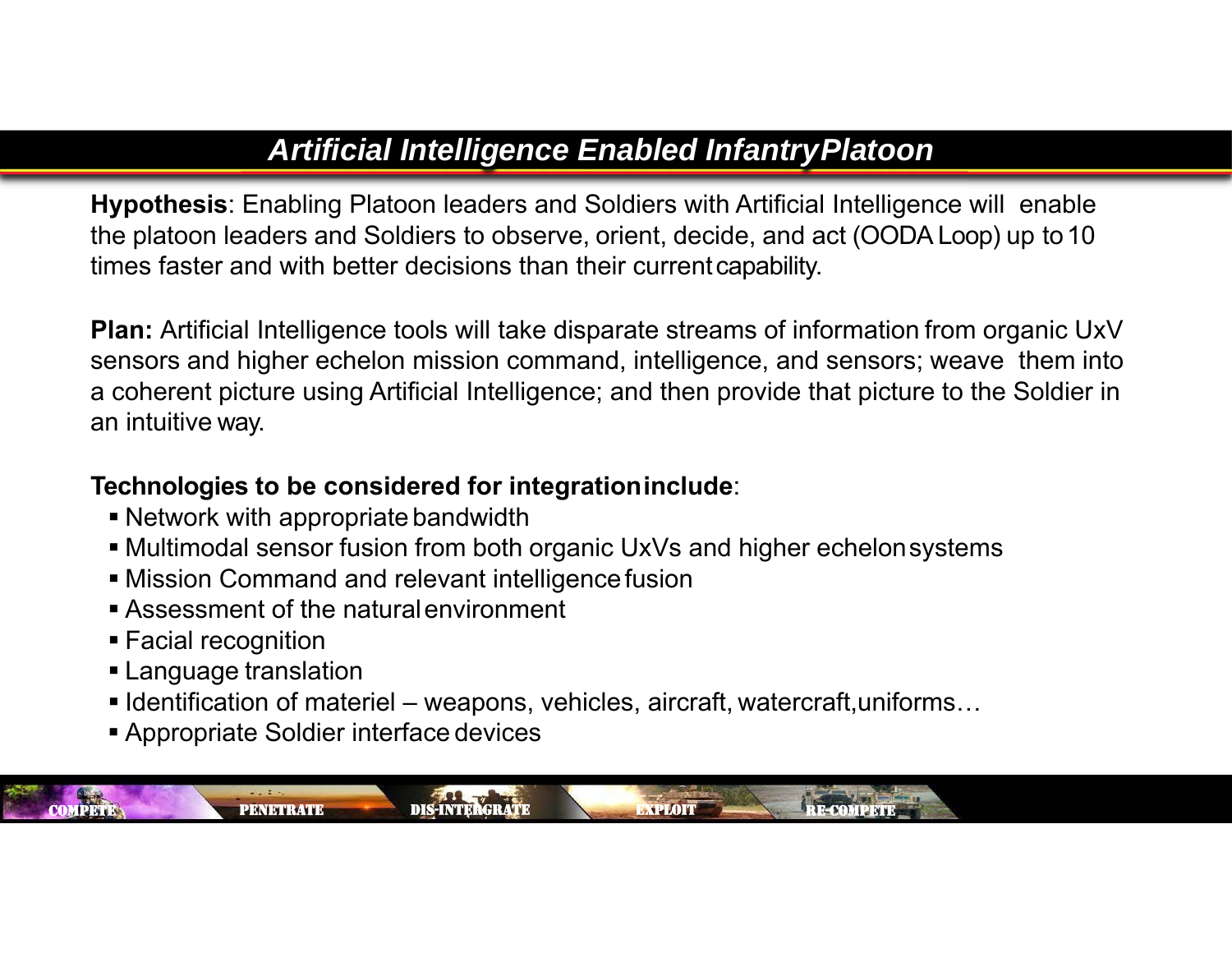





*Capabilities Development & IntegrationDirectorate*

**≻ Robotics Week (Columbus & Fort Benning GA)** 

- SMET Modular Mission Payload Assessment 22-26 Apr
- NAMC Membership Meeting/Outcome Based Innovation Project 23 Apr
- $\bullet\,$  NDIA National Robotics Conference and Exhibition 24-25Apr
- Robotic Complex Breach Concept Demonstration (Yakima, WA) 1-10 May
- Robotics and AI Council of Colonels (Pittsburgh, PA) 15 May
- $\triangleright$  Tech Demo Request for White Papers (RWP) 15 May
- Tech Demo Table Top Exercise (TTX) 16-19 Jul
- $\blacktriangleright$ Tech Demo Simulation Exercise (SIMEX) – Oct/Nov
- AI & Robotic Dismounted Infantry Platoon Tech Demo Sep 20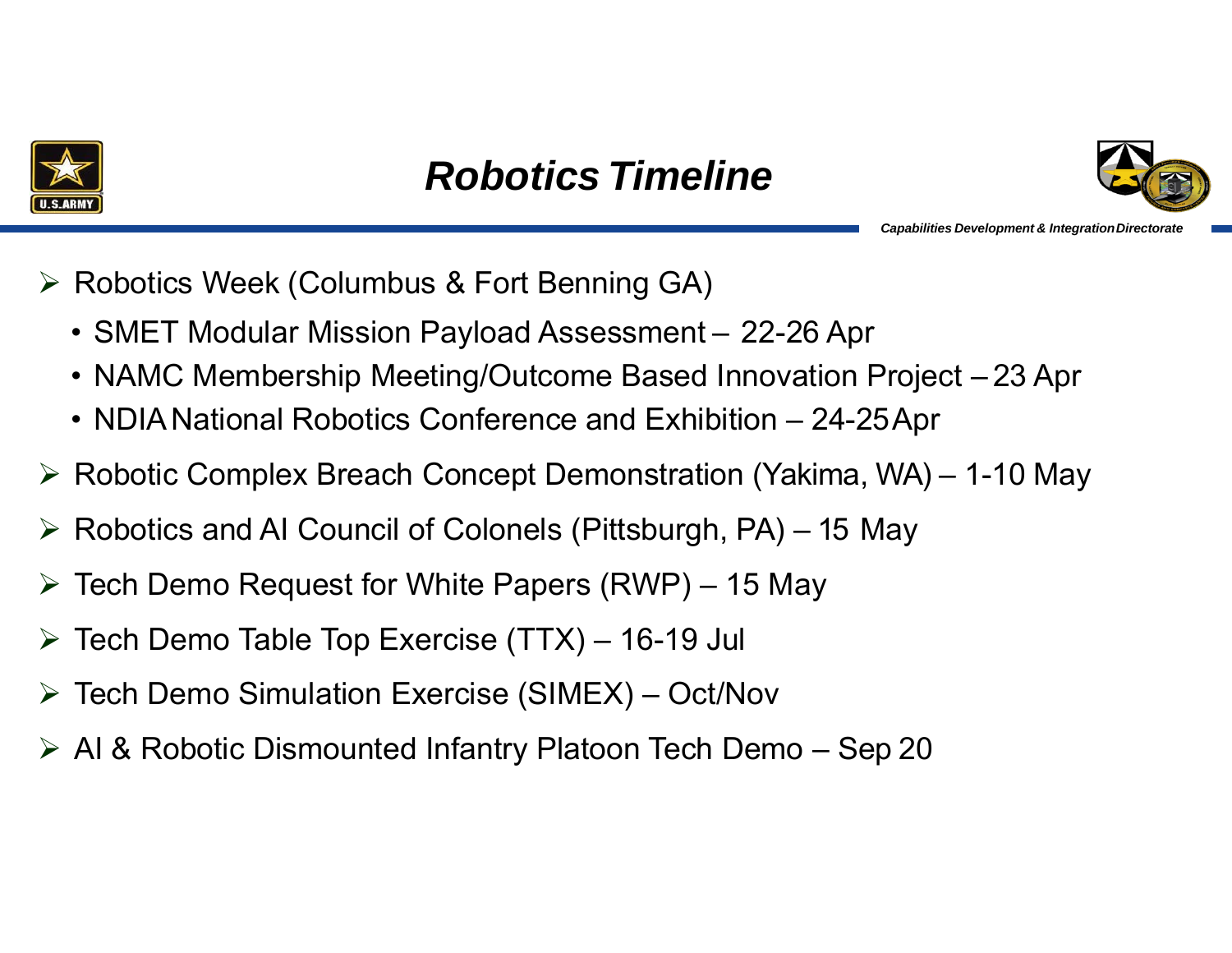*Robotic and Autonomous Systems at the TacticalEdge*

# *Questions / Discussion*